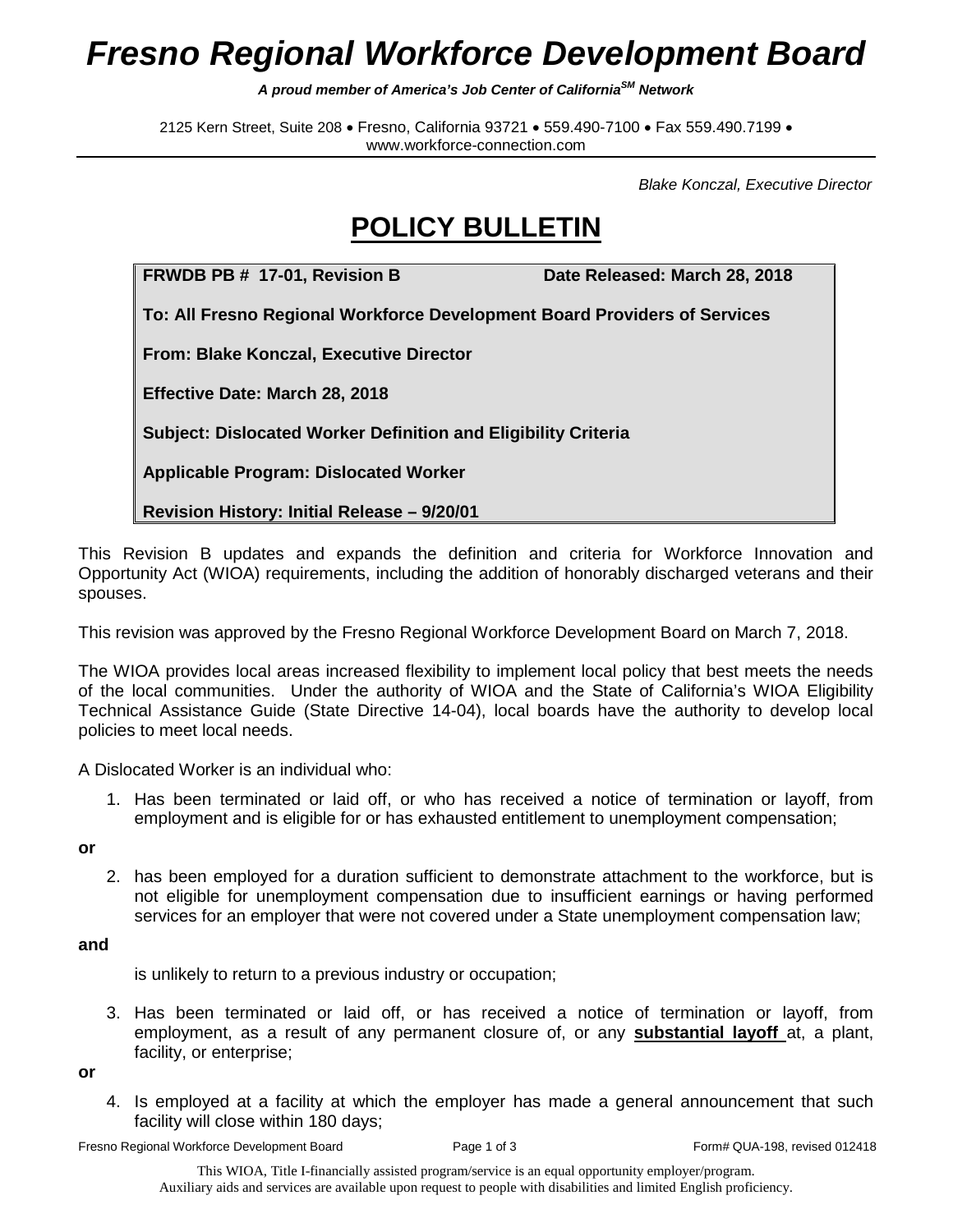or for purposes of eligibility to receive services other than training services described in WIOA Section 134 (c)(3), career services described in Section 134 (c)(2), or supportive services described in Section  $134(c)(2)(ix)(l)$  is employed at a facility at which the employer has made a general announcement that such facility will close;

or

5. Was self-employed (including employment as a farmer, a rancher, or a fisherman) but is unemployed as a results of **general economic conditions** in the community in which the individual resides or because of natural disasters;

or

6. Is a transitioning military service member or a recently honorably discharged veteran; or

or

7. Is a displaced homemaker [Reference: WIOA Section 3(15)(D) and (E)]

or,

is the spouse of a recently discharged veteran, or recently transferred military personnel; [Reference: WIOA Section 3(15)(E);

or

8. Has voluntarily terminated employment, and is receiving, or has been determined eligible to receive unemployment compensation or has subsequently exhausted entitlement to unemployment compensation since terminating employment voluntarily, and is **unlikely to return** to a previous industry or occupation.

## **Definitions:**

- **Sufficient attachment to the workforce:** A period of 90 cumulative full or part time workdays within the last two (2) years prior to the date of the WIOA application/registration. For the purpose of this definition, a workday can include as little as 2 hours of work. Part time employment conditions that, by their nature or design, restrict the number of hours available for work in any day are acceptable in determining sufficient attachment. Examples include, but are not limited to school aides, baby sitters, domestics, etc.
- **Unlikely to return to a Previous Industry or Occupation:** Status of an applicant who has limited opportunities for employment in their occupation of dislocation. This could include personal and/or confidential information and should be determined on a case-by-case basis.

Examples include but are not limited to:

- 1. The industry and/or occupation shows it is in "Decline" or not a local demand occupation.
- 2. The industry and/or occupation is in demand, but the individual has had a lack of job offers as documented by local EDD Workforce Services or Unemployment staff, rejections letters from employers in the area, or other documentation of the individuals unsuccessful job search activities;
- 3. The individual would be required to re-locate to an area where the previous occupation is in demand;
- 4. Change in family situation that requires higher income;
- 5. Natural disaster that results in lost wages;
- 6. Loss of agricultural land and or mechanization;
- 7. The individual is not able to work in another capacity in the occupational area from which s/he was dislocated due to disability. An individual may have started out in an industry performing physically or mentally demanding jobs but is no longer capable of performing the essential requirement of the job;